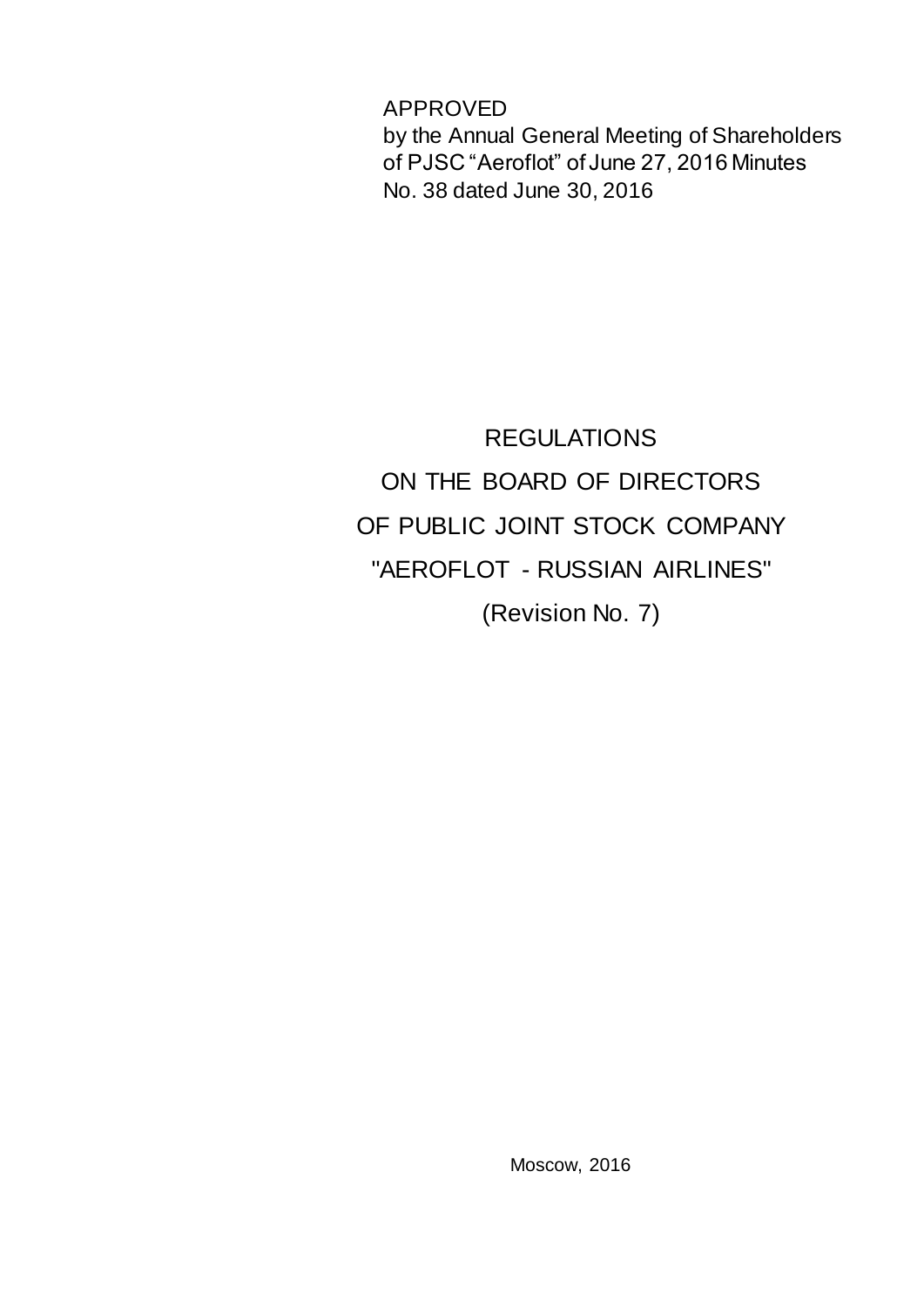# **Contents**

| Article 1. Goals and Objectives of the Company's Board of Directors3                                                                                        |  |
|-------------------------------------------------------------------------------------------------------------------------------------------------------------|--|
| Article 2. Election and Composition of the Company's Board of Directors 4                                                                                   |  |
| Article 3. Quorum and Decision-Making Process of the Company's Board of                                                                                     |  |
|                                                                                                                                                             |  |
|                                                                                                                                                             |  |
|                                                                                                                                                             |  |
| Article 6. Agenda and Minutes of the Company's Board of Directors Meetings                                                                                  |  |
| 10                                                                                                                                                          |  |
| Article 7. Competence of the Members of the Company's Board of Directors 11<br>Article 8. Rights, Duties and Responsibility of the Members of the Company's |  |
|                                                                                                                                                             |  |
| Article 9. Remuneration and Compensations Payable to Members of the                                                                                         |  |
|                                                                                                                                                             |  |
|                                                                                                                                                             |  |
| Article 11. Committees of the Company's Board of Directors 14                                                                                               |  |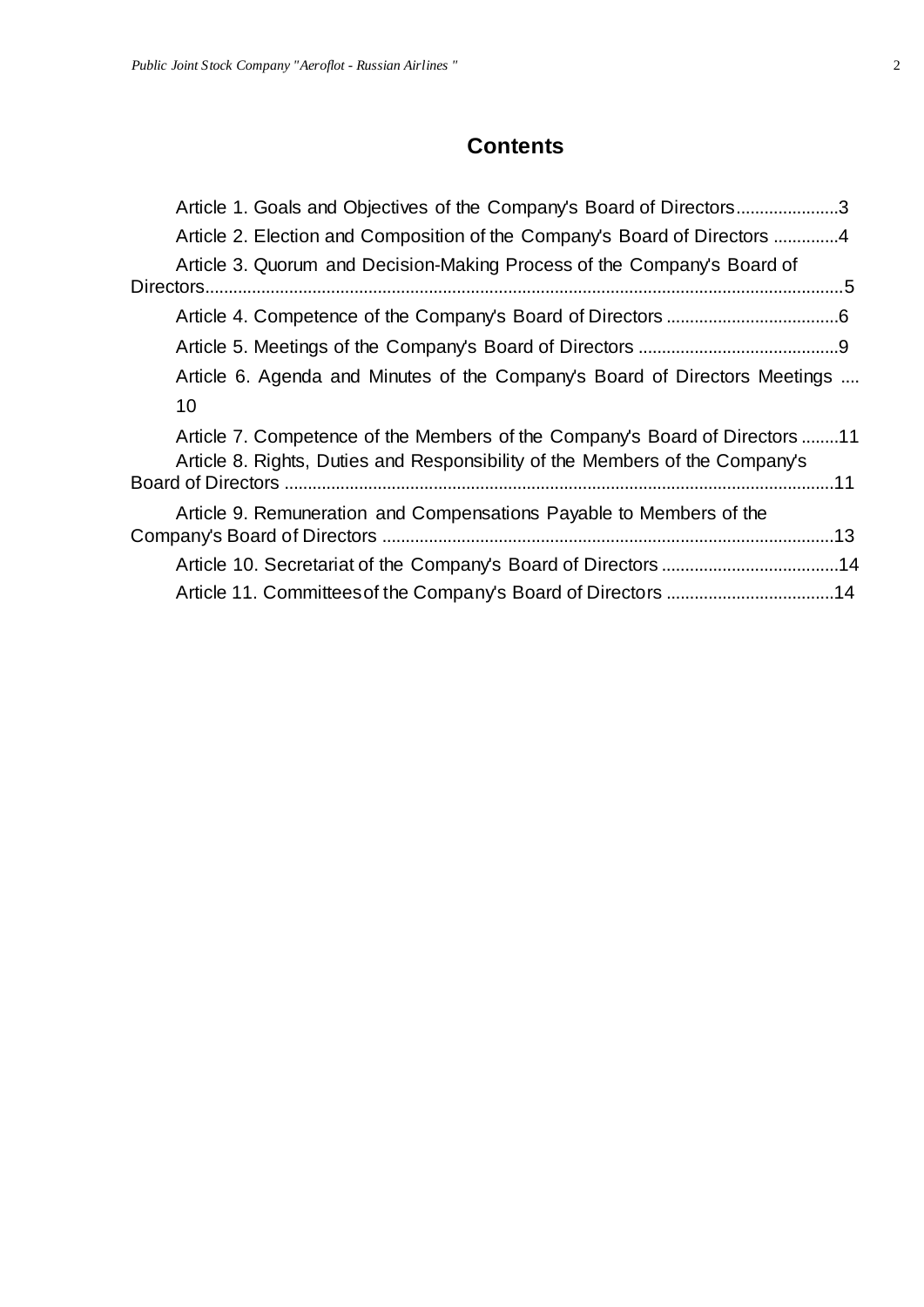The Board of Directors of Public Joint Stock Company "Aeroflot - Russian Airlines" (the "Company") shall be set up pursuant to the legislation of the Russian Federation and the Company's Articles of Association. In its activities, the Board of Directors shall be governed by the laws and regulations of the Russian Federation, the Company's Articles of Association, resolutions of the General Meeting of Shareholders and these Regulations.

The Board of Directors is the supreme governing body of the Company during the period between the General Meetings of Shareholders.

#### <span id="page-2-0"></span>**Article 1. Goals and Objectives of the Company's Board of Directors**

1.1. The Board of Directors shall carry out general management of the Company's business, except making decisions on matters that fall within the competence of the General Meeting of Shareholders.

1.2. The Board of Directors shall pursue the following main objectives:

1.2.1. Determining the Company's policy aimed at increasing profits from its business activities.

1.2.2. Working for the benefit of shareholders, controlling implementation of corporate programs.

1.2.3. Implementing the Company's development programs as approved by shareholders.

1.2.4. Exercising control over activities of the Company's Executive Board and General Director.

1.2.5. Informing shareholders of the results of the audit of the Company's financial situation.

1.2.6. Submitting to shareholders for approval decisions on matters falling within the competence of the General Meeting under the Federal Law "On Joint Stock Companies" No 208-FZ of December 26, 1995 (hereinafter referred to as "Federal Law "On Joint Stock Companies") and the Company's Articles of Association.

1.2.7. Reviewing and approving the Company's business plans.

1.2.8. Determining procedures for distributing profits and covering losses.

1.2.9. Forming the Company's dividend policy, determining and submitting proposals to the General Meeting of Shareholders on the amount of dividends on Company shares and dividend payout procedure.

1.2.10. Approving and supervising execution of the Company's annual budget.

1.2.11. Reviewing and preliminarily approving drafts of annual reports, annual financial statements, and profit and loss accounts of the Company.

1.2.12. Reviewing auditor's reports, reports of the Audit Commission, and submitting documents on the results of audits conducted by the auditor and the Audit Commission to the Company's shareholders.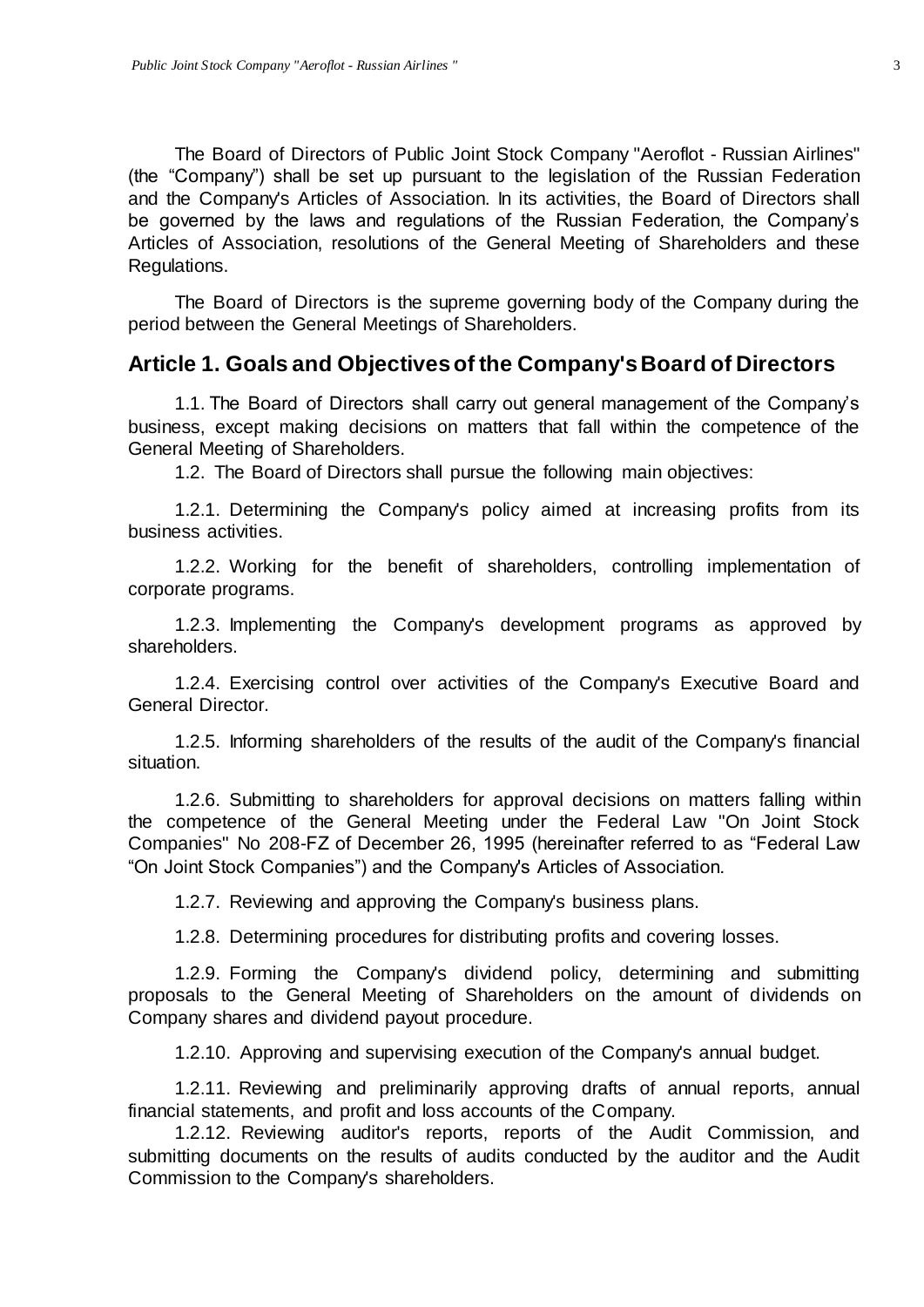1.2.13. Making proposals to the General Meeting of Shareholders on the appointment of the Auditor of the Company.

1.2.14. Determining the Company's securities policy.

1.2.15. Approving a specialized Registrar of the Company, the terms and termination of the agreement therewith.

# <span id="page-3-0"></span>**Article 2. Election and Composition of the Company's Board of Directors**

2.1. Members of the Board of Directors shall be elected by the General Meeting of Shareholders in accordance with the procedure set forth in the Federal law "On Joint Stock Companies" and the Company's Articles of Association for the period until the next Annual General Meeting of Shareholders in the number of 11 (eleven) persons.

2.2. If the Annual General Meeting of Shareholders is not held within the time frame set forth in paragraph 16.1, Article 16 of the Company's Articles of Association, the powers of the Board of Directors shall be terminated, except the authority to prepare, call and hold the Annual General Meeting of Shareholders.

2.3. Persons elected to the Board of Directors may be re-elected unlimited number of times.

2.4. Members of the Board of Directors shall be natural persons only. A member of the Board of Directors may not be a shareholder of the Company.

2.5. Members of the Company's Board of Directors shall be elected by cumulative voting.

2.6. During cumulative voting, the number of votes held by each shareholder shall be multiplied by the number of persons to be elected to the Company's Board of Directors, and the shareholder may give all of the resulting votes for one candidate or distribute them among two or more candidates as he/she/it sees fit.

2.7. Candidates who have received the largest number of votes shall be considered elected to the Board of Directors.

2.8. The powers of any member of the Board of Directors may be terminated early by resolution of the General Meeting of Shareholders.

2.9. Members of the Company's Executive Board shall not make up more than one-fourth of the total membership of the Company's Board of Directors and any of them cannot be the Chairman of the Company's Board of Directors.

2.10. The representatives of the Russian Federation in the Board of Directors, elected by the General Meeting of Shareholders, shall act in compliance with the laws and regulations of the Russian Federation governing activities of representatives of the Russian Federation in governing bodies of open joint stock companies.

2.11. The activity of the Board of Directors shall be managed by the Chairman of the Board of Directors elected by the Board of Directors from among its members by a majority vote of the total membership.

2.12. The Board of Directors shall be entitled to re-elect its Chairman at any time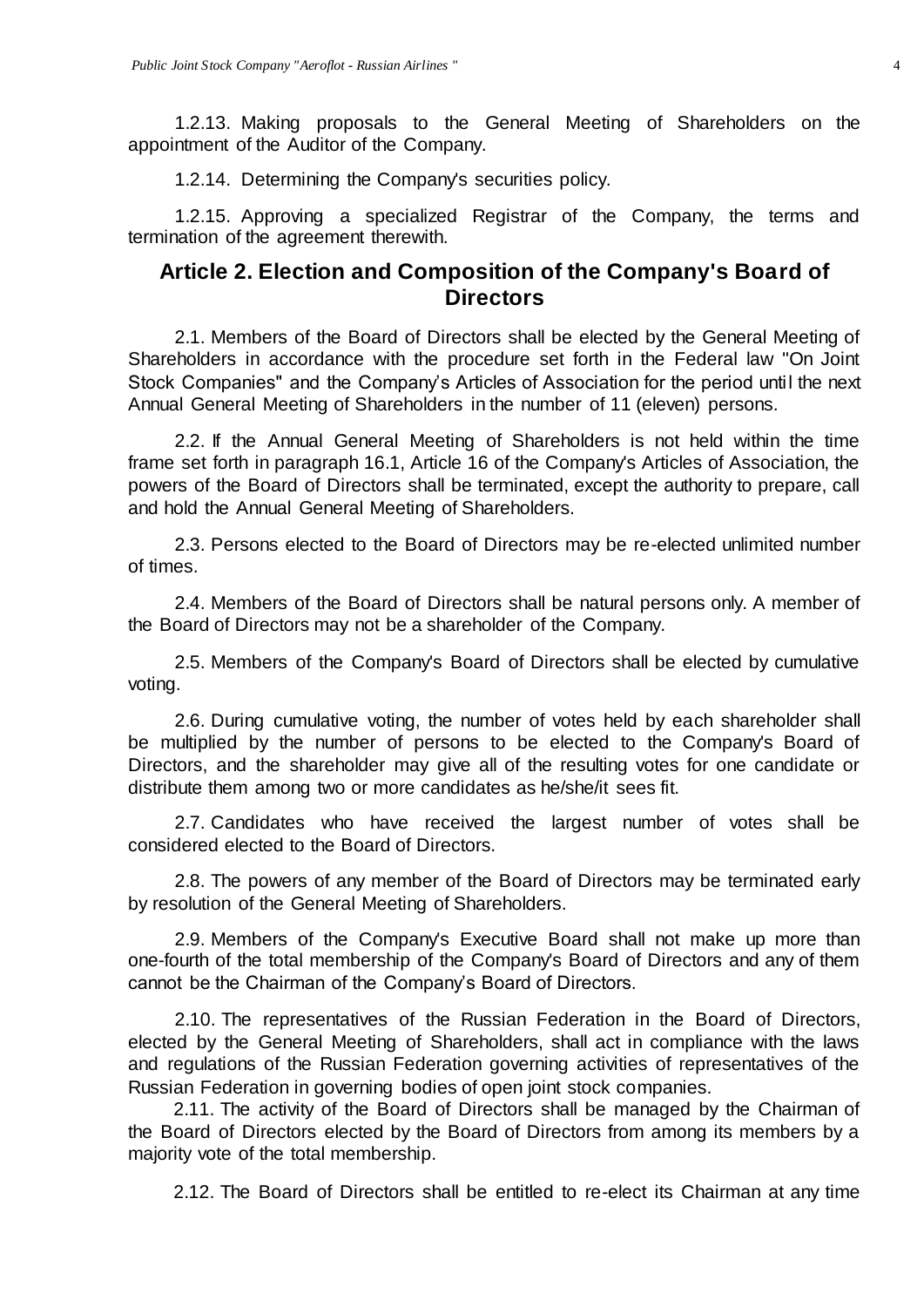by a majority vote of the total membership.

 $\overline{a}$ 

# <span id="page-4-0"></span>**Article 3. Quorum and Decision-Making Process of the Company's Board of Directors**

3.1. A quorum for Board of Directors meetings shall consist of at least one-half of the elected members of the Company's Board of Directors. If the number of members of the Board of Directors becomes less than the number required for the specified quorum, the Board of Directors shall make a decision to call an Extraordinary General Meeting of Shareholders to elect a new Board of Directors. The remaining members of the Board of Directors shall be only authorized to make a decision to call the Extraordinary General Meeting of Shareholders for the above purpose.

3.2. The Company's Board of Directors shall make its decisions by a majority vote of the Board of Directors members present at the meeting unless otherwise provided by the Federal Law "On Joint Stock Companies" and the Company's Articles of Association.

The most important agenda items shall be considered by the Board of Directors at physical meetings.<sup>1</sup>

A member of the Board of Directors who disagrees with a decision thus made on any item on the agenda shall be entitled to express his/her special opinion in writing, which shall be recorded in the relevant meeting's minutes and attached thereto.

3.3. A written opinion of a Board of Directors member absent from the Board meeting shall be taken into account when determining the quorum and voting results on the agenda items.

3.4. The decision on election of the General Director shall be made by a simple majority vote of the total number of the Board of Directors members.

3.5. The decision on the approval of a transaction referred to in subparagraph 17, paragraph 19.2, Article 19 of the Articles of Association shall be made by all members of the Board of Directors unanimously, with votes of any retired members of the Board being disregarded. If the Board of Director does not reach a unanimous decision on the approval of such a transaction, the Board may decide to bring this issue to the General Meeting of Shareholders. In such a case the decision on the approval of the transaction shall be taken by the General Meeting by a majority vote of the holders of voting shares present at the meeting.

3.6. The decision on the approval of an interested party transaction shall be made by a majority vote of independent directors who do not have an interest in the transaction. If all the Board of Directors members are regarded as having an interest in the transaction and/or are not independent directors, the transaction may be approved by a resolution of the General Meeting of Shareholders in accordance with the procedure set forth in paragraph 4, Article 83 of the Federal Law "On Joint Stock Companies".

3.7. The decision to increase the authorized capital of the Company by placing additional shares within the number of authorized shares shall be taken by the Board of Directors of the Company unanimously (disregarding the votes of retired members of the Board), unless otherwise provided by law. If the Board of Directors does not reach a

<sup>&</sup>lt;sup>1</sup> The most important agenda items include items specified in subparagraphs  $4.2.1, 4.2.3, 4.2.6, 4.2.14, 4.2.31$ 4.2.32,4.2.33,4.2.34, paragraph 4.2, Article 4 of these Regulations.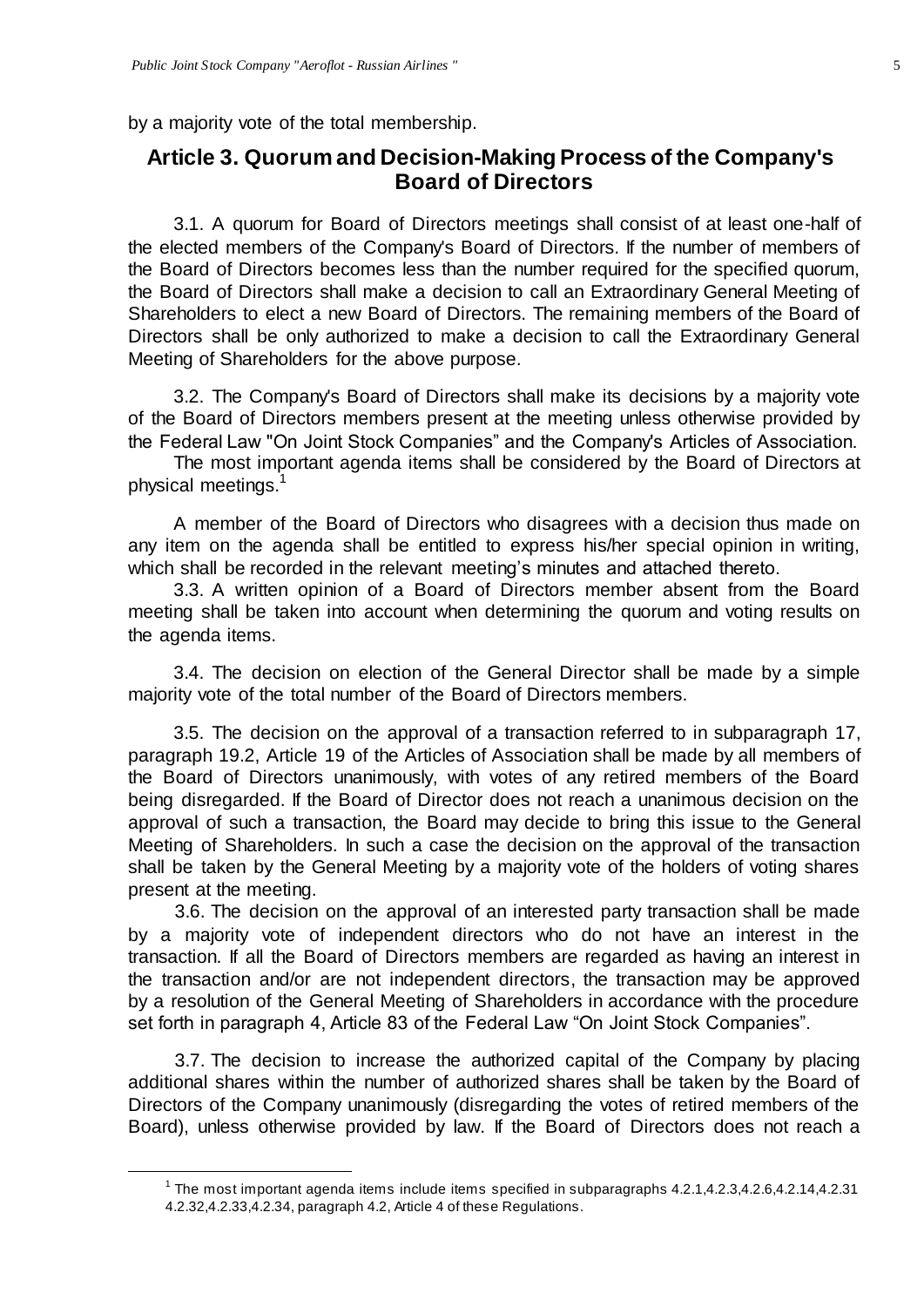unanimous decision on the increase of authorized capital by placing additional shares, the Board may decide to submit the matter of increasing the authorized capital by placing additional shares to the General Meeting of Shareholders.

3.8. When making decisions at the Board of Directors meetings each member of the Board shall have one vote. In the event of a tie, the Chairman of the Board of Directors shall have a casting vote.

3.9. A member of the Board of Directors may not delegate his/her vote to another person, including another member of the Board.

3.10. Resolutions of the Board of Directors may be taken by absentee voting (by poll). The absentee voting (poll) procedure is described in "The Rules of Procedure and Proceedings of the Company's Board of Directors Meetings" as approved by the Company's Board of Directors.

# **Article 4. Competence of the Company's Board of Directors**

<span id="page-5-0"></span>4.1. The competence of the Company's Board of Directors includes deciding on matters relating to general management of the Company, except matters falling within the competence of the Company's General Meeting of Shareholders.

4.2. The following matters shall fall within the competence of the Board of Directors:

4.2.1. determining the Company's priority business areas;

4.2.2. calling Annual and Extraordinary General Meetings of Shareholders, except cases set forth in paragraph 18.7, Article 18 of the Company's Articles of Association;

4.2.3. approving agendas of the General Meetings of Shareholders;

4.2.4. setting the record date for the General Meeting and deciding on other matters within the competence of the Board of Directors related to the preparation and holding of the General Meeting of Shareholders;

4.2.5. submitting matters provided for in subparagraphs 2, 6,12 to 18, 21 of paragraph 16.8, Article 16 of the Company's Articles of Association to the General Meeting for decision.

4.2.6. increasing the Company's authorized capital by placing additional shares within the number of authorized shares, placing bonds and other equity securities by the Company and making a decision to file an application for the listing of the Company's shares and (or) equity securities convertible into shares of the Company;

4.2.7. determining the price (monetary value) of assets, offering and redemption price for securities in cases provided by the Federal Law "On Joint Stock Companies";

4.2.8. redemption of shares, bonds and other securities placed by the Company in cases provided in the Federal Law "On Joint Stock Companies" and the Company's Articles of Association;

4.2.9. electing the General Director of the Company and early termination of his/her powers;

4.2.10. determining the number and the term of office of the members of the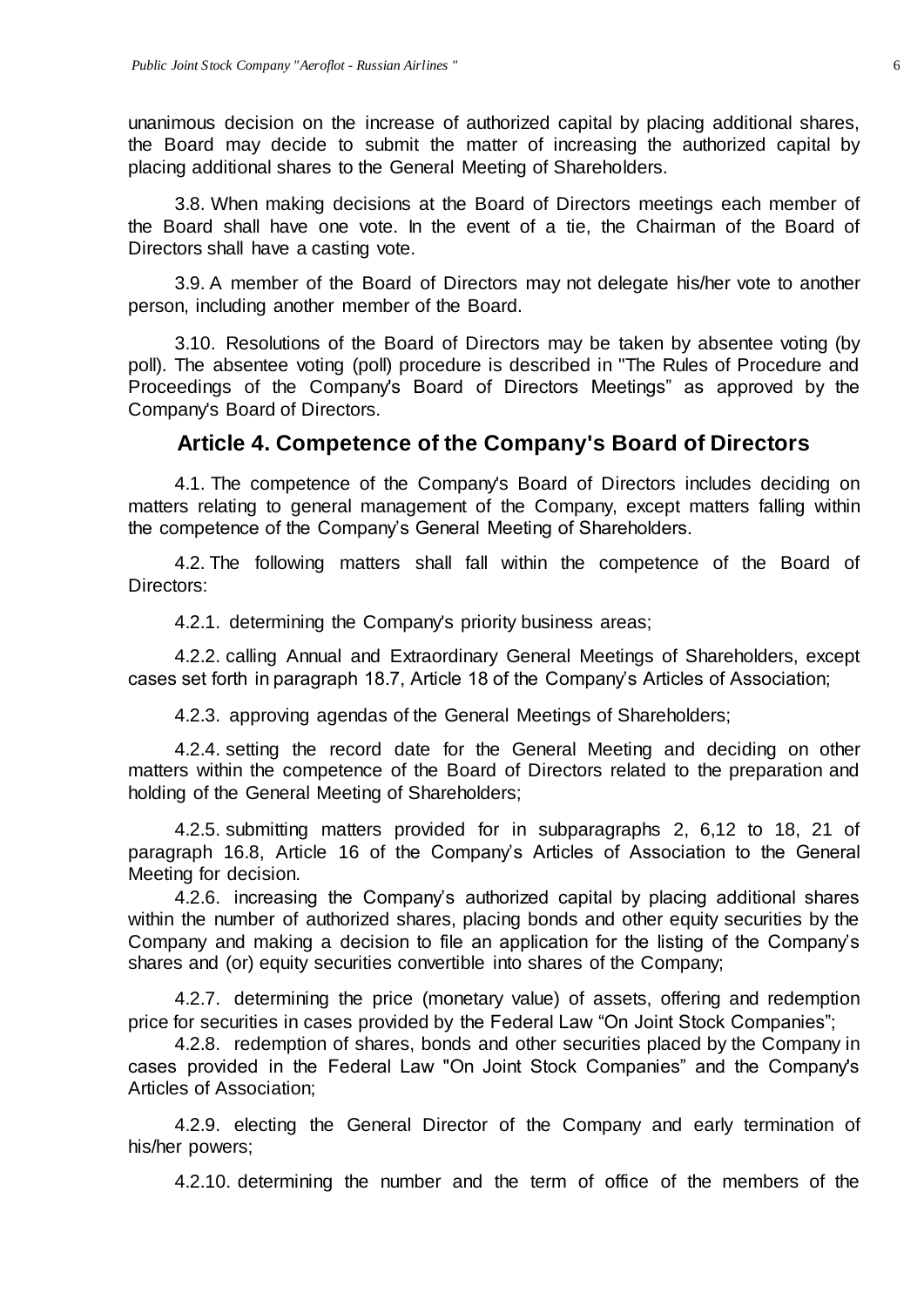Company's Executive Board;

4.2.11. determining the amount of remuneration and compensations payable to the General Director and members of the Executive Board; approval of the terms and conditions of employment contracts concluded with them;

4.2.12. appointing members of the Executive Board and approving candidates proposed by the General Director to serve as Deputy General Directors and early termination of their powers;

4.2.13. recommending the amount of remuneration and compensations payable to members of the Company's Audit Commission and Board of Directors and the fee payable to the auditor;

4.2.14. recommending the amount of dividends on shares and the dividend payout procedure;

4.2.15. utilization of the Reserve Fund and other funds of the Company;

4.2.16. approving internal documents of the Company that regulate activities of the Company's Board of Directors and its Committees, except the Regulations on the Board of Directors of PJSC "Aeroflot", as well as the general risk management and internal control policy of the Company, and defining the principles of and approaches to creating a risk management and internal control system in the Company;

4.2.17. making decisions on the Company's participation in subsidiaries and other organizations except in cases provided for in subparagraph 18, paragraph 1, Article 48 of the Federal Law "On Joint Stock Companies";

4.2.18. approving major transactions (including borrowings, credits, pledges, guarantees) or a series of related transactions involving Company's assets amounting to 25 (twenty five) to 50 (fifty) percent of the book value of the Company's assets recorded in the financial statements as at the latest reporting date in accordance with the procedure set forth in Article 79 of the Federal Law "On Joint Stock Companies";

4.2.19. approving transactions referred to in Chapter XI of the Federal Law "On Joint Stock Companies";

4.2.20. approving a transaction or series of related transactions (including borrowings, credits, pledges, guarantees) other than transactions made in the ordinary course of business of the Company related to the acquisition, disposal or potential disposal by the Company, directly or indirectly, of assets worth more than US\$100,000,000 (one hundred million U.S. dollars) (or the equivalent of this amount as at the date of the decision on approving the transaction) and amounting to less than 25 (twenty five) percent of the book value of the Company's assets recorded in the financial statements at the latest reporting date.

4.2.21. approving transactions involving the sale and purchase of aircraft, financial lease (leasing) of aircraft, long-term(over 1 year) lease of aircraft, aircraft mortgage as security for financing and refinancing of loans other than transactions that are subject to approval as interested or related party transactions;

4.2.22. approving the Registrar of the Company, the terms and conditions and termination of the agreement therewith;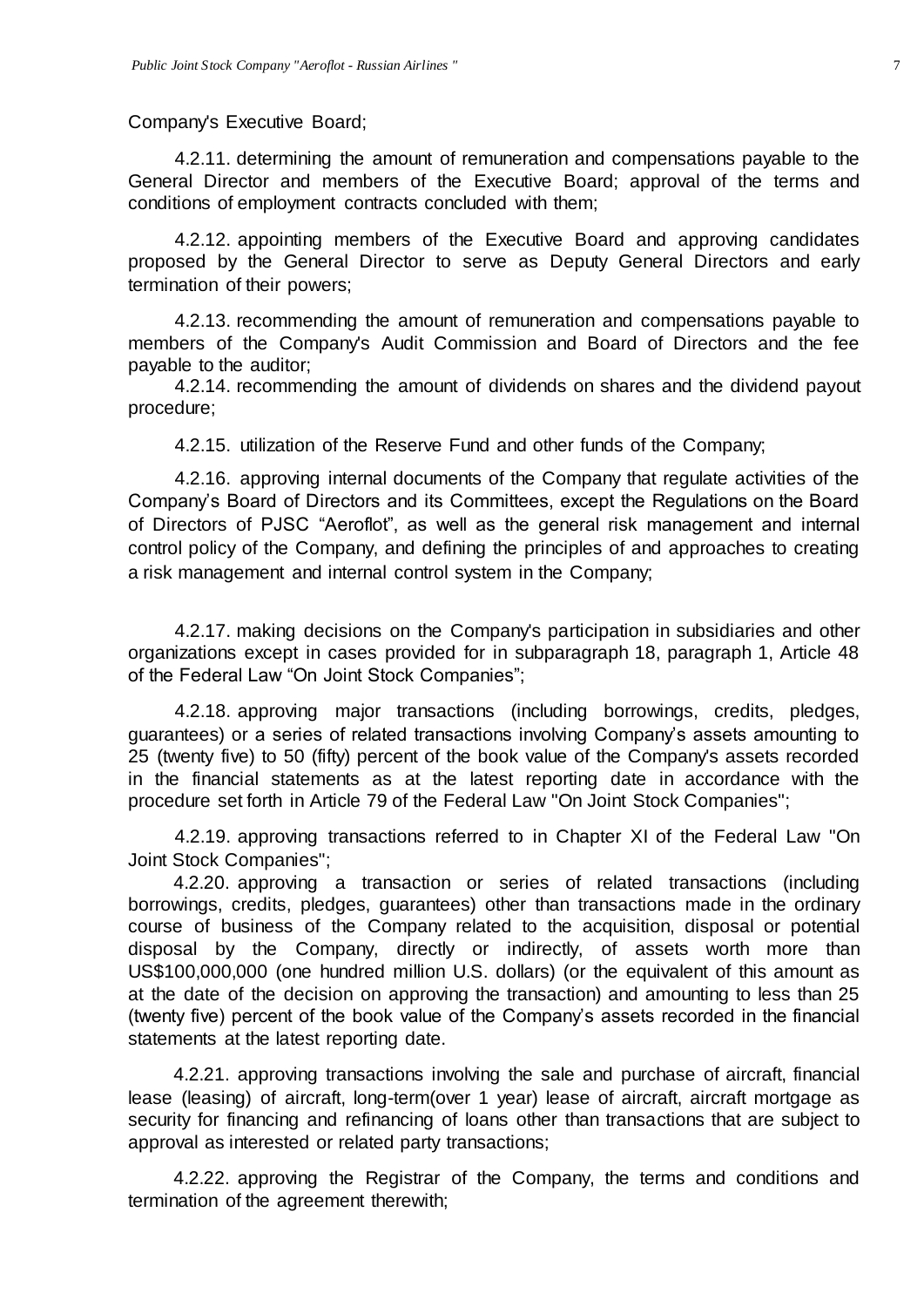4.2.23. approving the plan of business, commercial, financial and economic operations, the budget, including Company's capital investment expenditures;

4.2.24. approving the Company's organizational structure;

4.2.25. deciding whether the General Meetings of Shareholders may be attended by guests, mass media representatives and other persons;

4.2.26. setting up permanent and ad hoc committees in accordance with Article 11 hereof, approving the total number and remuneration of committee members;

4.2.27. determining the position of the Company and its representatives during consideration by governing bodies of its subsidiaries of an acquisition of shares (participatory interests) in other business entities, including at their establishment, if the transaction price is equal to or greater than 15 percent of the book value of the assets of the subsidiary according to its financial statements as at the latest reporting date;

4.2.28. determining the position of the Company and its representatives during consideration by governing bodies of subsidiaries of approval of a transaction or a series of related transactions to be concluded by subsidiaries (including loan, credit, mortgage, guarantee), except for transactions made in the ordinary course of business related to the acquisition, disposal or potential disposal by a subsidiary, directly or indirectly, of assets worth more than US\$100,000,000 (one hundred million US dollars) (or its equivalent) as at the date of the decision on the approval of the relevant transaction;

4.2.29. taking decisions on alienation of treasury shares and quasi-treasury shares;

4.2.30. giving recommendations to executive bodies of the Company on any matters related to the Company's activities;

4.2.31. submitting matters relating to reorganization or liquidation of the Company to the General Meeting of Shareholders;

4.2.32. submitting matters regarding increase or reduction of the Company's authorized capital, determination of the price (monetary valuation) of the property contributed in payment for additional shares placed by the Company to the General Meeting of Shareholders;

4.2.33. submitting matters relating to amendment of the Company's Articles of Association, listing and delisting of Company shares and (or) securities convertible into shares of the Company to the General Meeting of Shareholders;

4.2.34. accepting recommendations regarding a voluntary or mandatory offer received by the Company;

4.2.35. other matters provided for in the Federal Law "On Joint Stock Companies" and the Company's Articles of Association;

4.3 Matters falling within the competence of the Board of Directors may not be delegated to the Company's executive bodies for decision.

4.4. Decisions on matters specified in sub-paragraphs 4.2.1, 4.2.3, 4.2.6, 4.2.9, 4.2.14, 4.2.31, 4.2.32, 4.2.33, 4.2.34, paragraph 4.1., Article 4 of these Regulations shall be adopted by a simple majority vote of the members of the Board of Directors.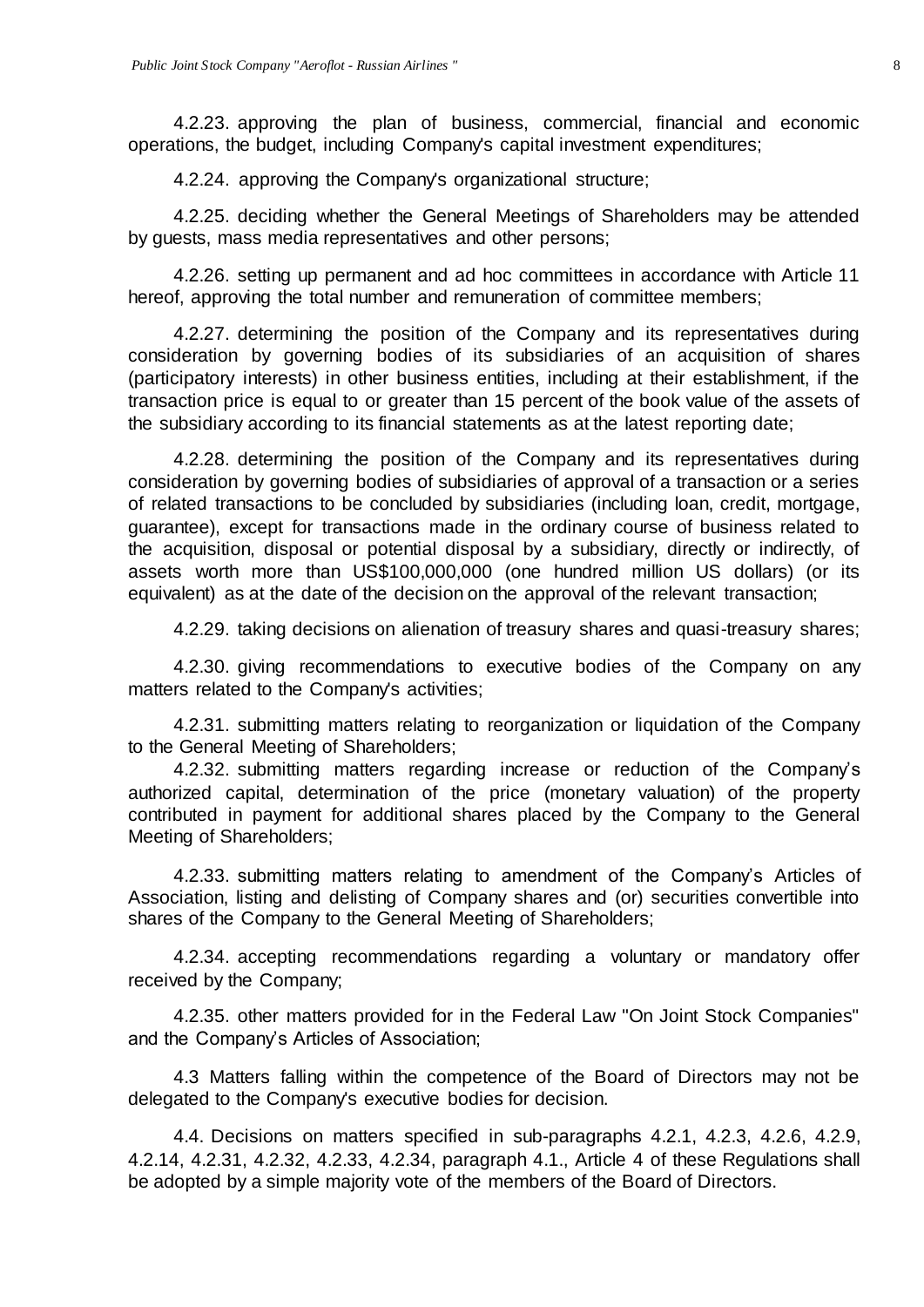4.5. In exercising control over transactions made by legal entities controlled by the Company, the Company's Board of Directors shall assess possible signs of interest in such transactions on the part of members of the Company's governing bodies or persons controlling the Company.

4.6. In case of valuation of the property to be disposed of or acquired in a transaction provided for in subparagraph 4.2.18, paragraph 4.2., Article 4 hereof, or an interested party transaction provided for in subparagraph 4.2.19, paragraph 4.2., Article 4 hereof, the Board of Directors may retain an appraiser with an impeccable reputation in the market place and appraisal experience in the relevant field or provide the reasons for not retaining an appraiser.

#### **Article 5. Meetings of the Company's Board of Directors**

<span id="page-8-0"></span>5.1. The Board of Directors meetings shall be held as the need may be, but at least once a month. One of the meetings of the Board of Directors (annual meeting) shall be held at least 30 days prior to the date of the Annual General Meeting of Shareholders to review the draft of the Company's annual financial statements, profit and loss account, distribution of profit (losses), Auditor's report and report of the Audit Commission on the results of the previous year.

5.2. Meetings of the Board of Directors shall be called by the Chairman of the Board at his/her own initiative or a person authorized thereby. Meetings of the Board of Directors may be called at the request of a member of the Company's Board of Directors, Audit Commission, Executive Board, General Director, Auditor of the Company and shareholders holding in the aggregate at least 10% of the Company's voting shares.

5.3. A notice of a Board of Directors meeting, together with the agenda and materials on all items of the agenda, shall be sent to the members of the Board at least 10 (ten) days prior to the date of the meeting, and in exceptional cases, as well as in the case provided in paragraph 18.5 of Article 18 of the Company's Articles of Association, at least 4 (four) days before the meeting. The notice shall contain the agenda of the meeting.

5.4. Materials pertaining to items on the agenda of the Board of Directors meeting containing commercial or business secrets, other confidential information shall be reviewed by the Board of Directors members directly at the meeting of the Board. The Board members (their authorized representatives) shall be given an opportunity to familiarize themselves with such materials in advance in the office of the Board of Directors.

5.5. As a rule, the Board of Directors meetings shall be held at the Company's location. The date, time, venue and preliminary agenda of the Board of Directors meeting shall be determined in a decision made at the previous Board meeting.

5.6. Each member of the Board of Directors shall be entitled to invite to the meeting specialists or experts without the right to vote.

5.7. The Board of Directors shall review the reports of the Board of Directors members on the work done according to the instructions of the Board of Directors on behalf of the Company.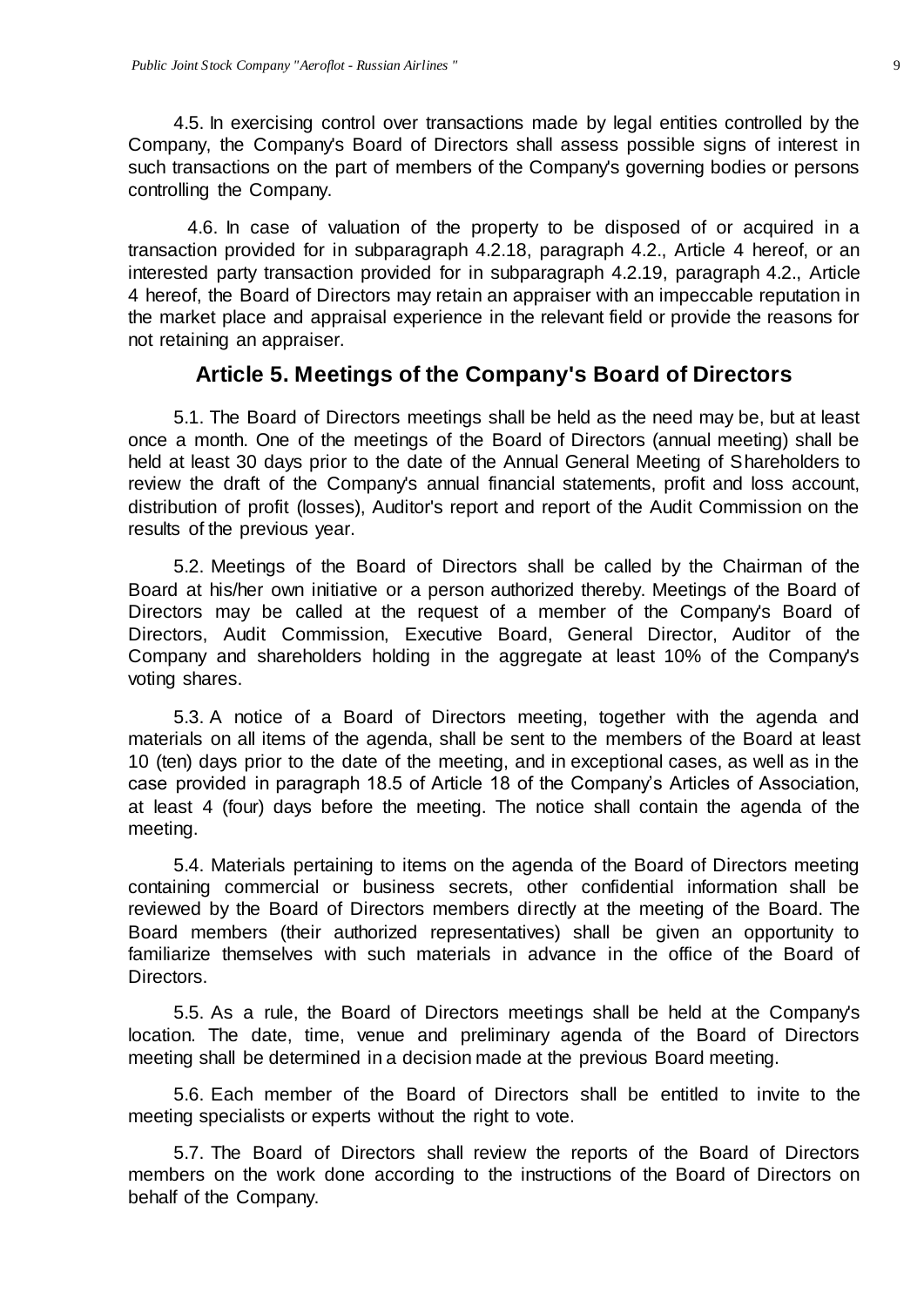## <span id="page-9-0"></span>**Article 6. Agenda and Minutes of the Company's Board of Directors Meetings**

6.1. The agenda of the Board of Directors meeting shall include the items proposed by shareholders holding in the aggregate at least 2% of the shares, members of the Company's Board of Directors, Audit Commission, Executive Board, Auditor and General Director. The Board of Directors shall consider items submitted by Board members only provided that the member on whose initiative the item was placed on the agenda is personally present at the meeting.

The agenda of the Board of Directors meeting shall be compiled by the Executive Secretary of the Board of Directors subject to the approval by the Chairman of the Board of Directors or the Board of Directors members authorized thereby.

6.2. Minutes shall be kept of all Board of Directors meeting. Minutes shall be signed by the Chairman of the meeting, who shall be responsible for ensuring that the minutes are done correctly, and the Secretary of the meeting. The minutes of all the Board of Directors meetings shall be available to any Company shareholder for inspection.

6.3. After the minutes of the previous Board meeting have been drawn up, the Executive Secretary of the Board of Directors shall send them to the members of the Board who participated in voting on the agenda items at that meeting. Members of the Board shall have the right to make comments concerning the potential inconsistency of the draft resolution with the applicable legislation or regulations of the Company, as well as possible ambiguities and/or distortions of the meaning of resolutions adopted at the Board of Directors meeting. Such comments shall be submitted to the Executive Secretary of the Board of Directors before the end of the following working day. If the Executive Secretary does not receive comments from a member of the Board within the above said time the proposed minutes of the meeting shall be deemed agreed by that member of the Board.

6.4. The minutes of the Board of Directors meeting shall be drawn up no later than 3 (three) days after the meeting, and as soon as it is signed a copy thereof shall be delivered to each member of the Board of Directors.

6.5. The minutes shall contain the following details:

- the place, date and time of the meeting ;
- the persons who attended the meeting;
- the agenda of the meeting;
- the issues put to vote and voting results;
- the resolutions adopted.

# <span id="page-9-1"></span>**Article 7. Competence of the Members of the Company's Board of Directors**

7.1. The Chairman of the Board of Directors shall be an official and authorized representative the Company's Board of Directors in all authorities. For the period of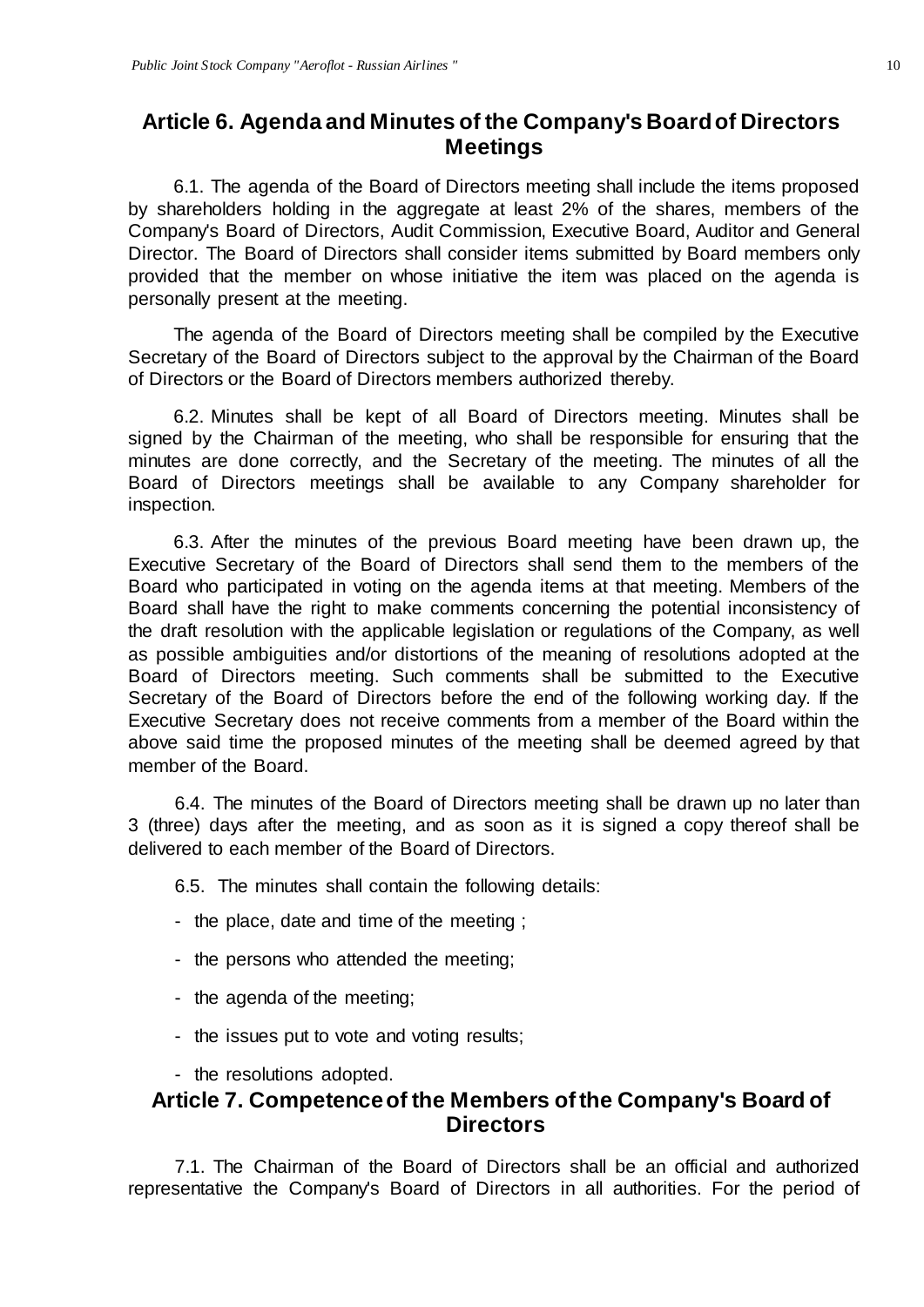his/her absence the Chairman of the Board may assign another member of the Board of Directors to carry out his/her respective duties.

7.2. The members of the Board of Directors shall be entitled to act on behalf of the Board of Directors only provided there is an appropriate assignment recorded in the minutes of the Board of Directors meeting.

7.3. The members of the Board of Directors shall not be entitled to act on behalf of the Company without special authorization. Authorization to act on behalf of the Board of Directors shall be granted by the Board of Directors. The decision on granting such authorization shall be public and shall be taken by a majority vote of the Directors and recorded in the minutes of the meeting.

7.4. The Company's Board of Directors shall have its own letterhead indicating its full name. The right to sign documents on the Board of Directors' letterhead shall be vested in the Chairman of the Board or a person authorized thereby and the Executive Secretary of the Board of Directors as concerns the issuance of extracts from the approved minutes of the Company's Board of Directors meetings.

### <span id="page-10-0"></span>**Article 8. Rights, Duties and Responsibility of the Members of the Company's Board of Directors**

8.1. In exercising their powers, the members of the Board of Directors shall act in the best interests of the Company, exercise their rights and discharge their duties in relation to the Company in good faith and reasonably.

8.2. Any member of the Board of Directors shall:

• assess the potential risks and unfavorable impacts of decisions being made with due care;

• not make copies of or extracts from materials that are confidential except when it is permitted by the Board of Directors;

• not commit any actions that may result in the disclosure of confidential information;

• not release confidential information to mass media;

• not make public comments about the contents of resolutions and outcomes of meetings of the Board of Directors till an official publication of relevant press releases is made;

• not disclose by whatever means or make use of either in his/her private interests or in any third parties' interests any insider or confidential information belonging to the Company or about the Company, which became known to him/her, including information containing commercial, state or any other secrets protected by Law;

• not use his/her position as a member of the Board of Directors either in his/her personal or third parties' interests.

• immediately notify the Company of his/her election to governing bodies of other organizations.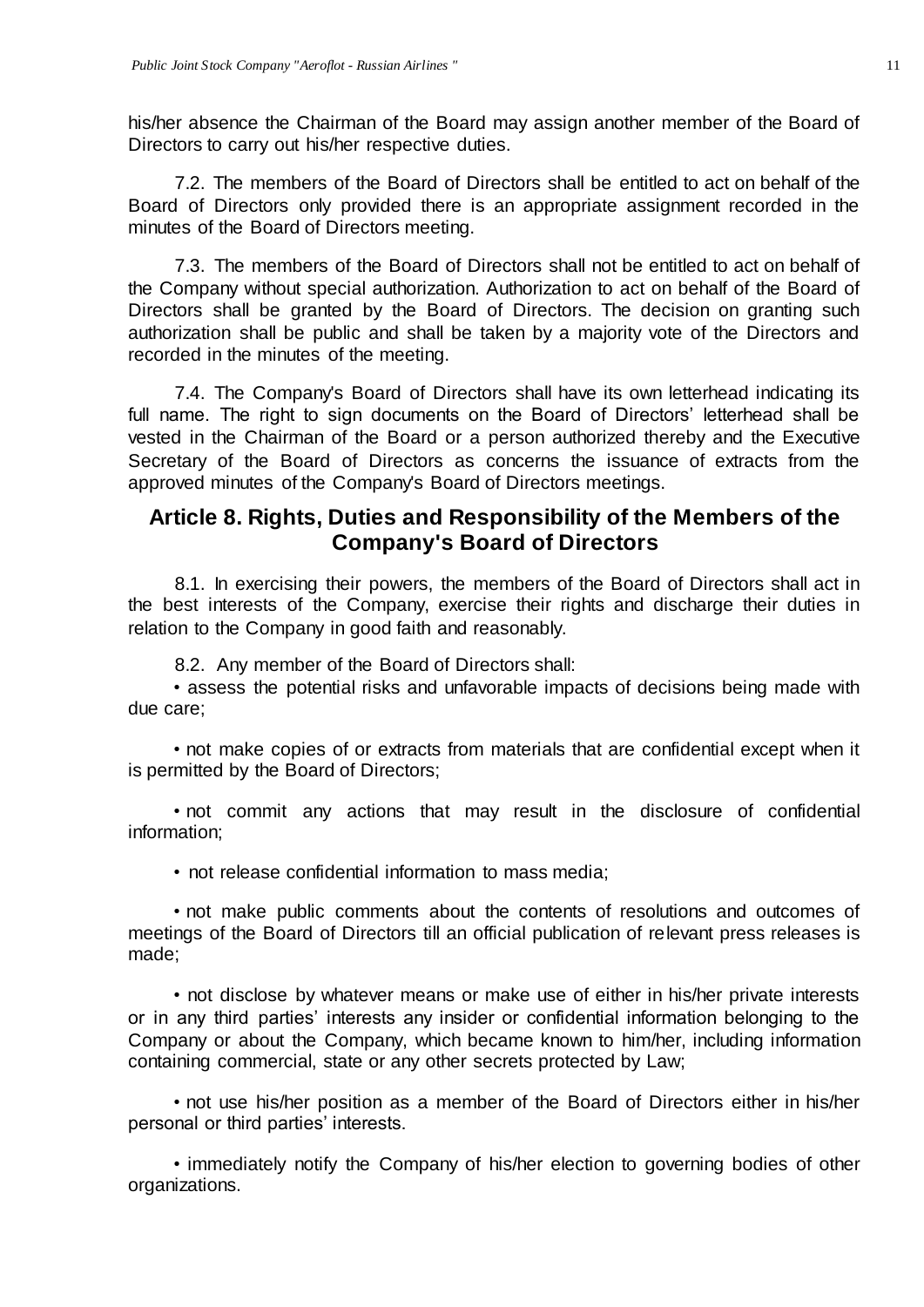8.3. Members of the Company Board of Directors shall not disclose information of commercial or business nature, other confidential information contained in materials on items of agendas of the Board of Directors meetings until relevant resolutions based on such information are taken. Members of the Board of Directors shall ensure that comprehensive measures are taken to exclude any possibility of public disclosure of the said information by their subordinates who have access to the materials related to agendas of the Board of Directors meetings.

8.4. Members of the Company's Board of Directors shall keep confidential the data (materials) containing confidential information made available to them both during and after their term of office as members of the Company's Board of Directors.

8.5. In case of any failure by members of the Board of Directors to comply with the treatment of confidential information as provided herein, such members may be held accountable in accordance with the legislation of the Russian Federation.

8.6. Any member of the Board of Directors shall have the right to:

• require that his/her dissenting opinion be recorded in the minutes of the meeting;

• request to call a meeting of the Board of Directors.

8.7. Members of the Board of Directors shall be liable to the Company for any damages caused to the Company through their wrongful acts (inaction). The members of the Board of Directors who voted against or who did not participate in the vote on the resolution that caused damages to the Company shall not be held liable.

8.8. When assessing the grounds and the extent of liability of members of Board of Directors, common business practices and other relevant circumstances shall be taken into account.

8.9. If several persons are liable pursuant to the provisions of this Article, their liability to the Company shall be joint and several.

8.10. Members of the Board of Directors shall be liable to the Company to the full extent of damages caused to the Company if they are interested parties in a transaction as defined in the Company's Articles of Association and failed to comply with prescribed procedures when entering into the transaction.

8.11. Representatives of the State or a municipal entity in the Board of Directors shall bear liability as provided in this Article along with other members of the Board of Directors.

8.12. An independent director must refrain from actions as a result of which he/she can cease to be independent;

8.13. If, after the election of an independent director to the Board of Directors, any circumstances arise as a result of which he/she ceases to be independent, such member of the Board of Directors shall notify these circumstances to the Board of Directors;

8.14. The Board of Directors shall ensure the disclosure of information about the loss of the status of independent director by a member of the Board of Directors.

8.15. In case a member of the Board of Directors loses his/her status as an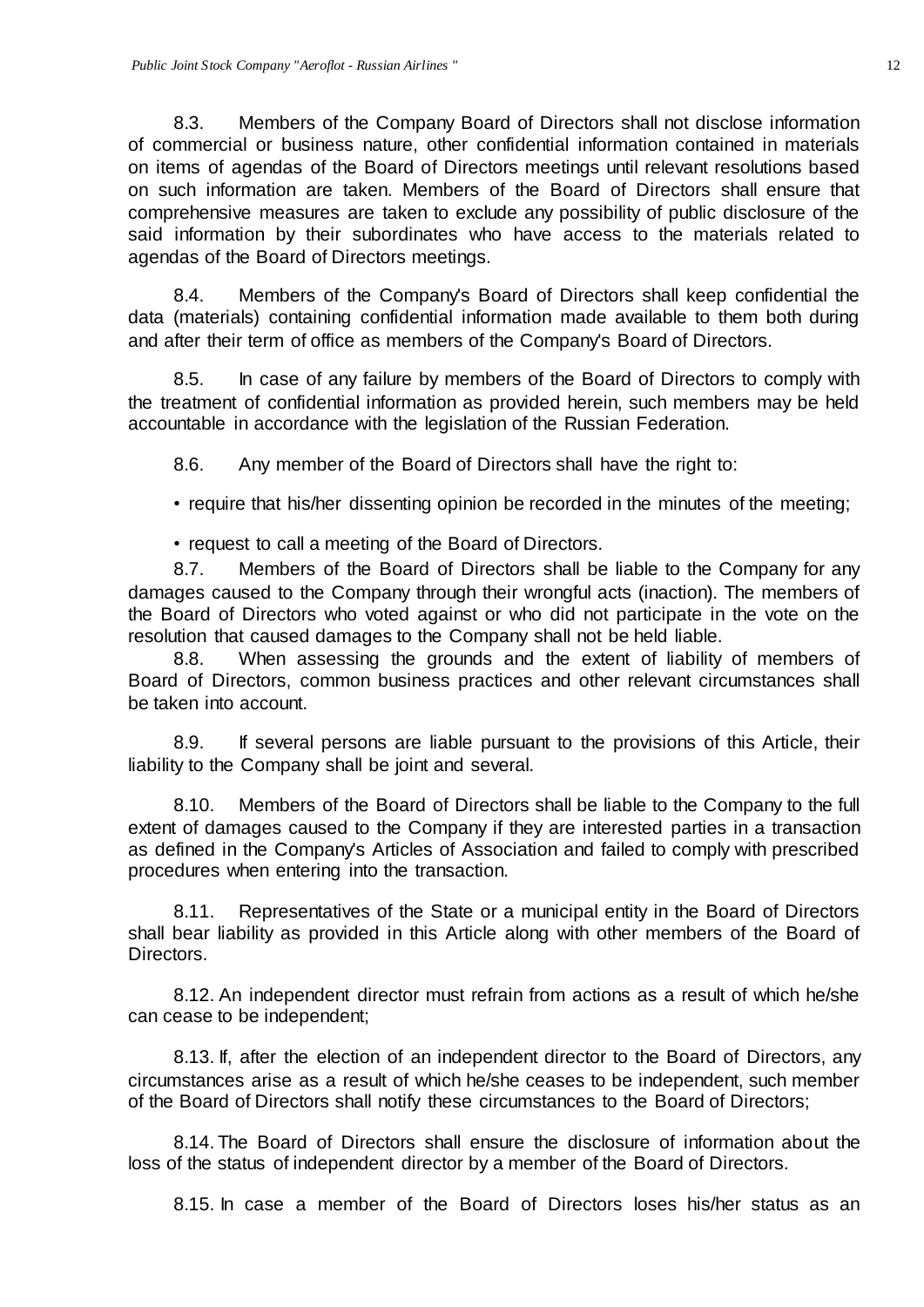independent director, the Human Resources and Remuneration Committee shall, at its next meeting, consider the issue regarding the composition of the Board, namely, whether there is a sufficient number of independent directors in terms of compliance with the requirements of the Listing Rules of the Moscow Stock Exchange and the provisions of the Corporate Governance Code.

# **Article 9. Remuneration and Compensations Payable to Members of the Company's Board of Directors**

9.1. During the term of their office, the members of the Board of Directors shall be entitled to receive compensation for expenses incurred in the performance of their duties as Board of Directors members and be paid remuneration in the amount determined by the Company's General Meeting of Shareholders. Expenses incurred in connection with the discharge of duties by representatives of the Russian Federation in the Company's Board of Directors may be reimbursed to the extent not in conflict with the Federal Law "On the Foundations of Public Service in the Russian Federation".

9.2. The Company's General Meeting of Shareholders shall approve the "Regulations on Remuneration and Compensations Payable to Members of the Board of Directors of PJSC "Aeroflot" governing the procedure and time limits for the payment of remuneration.

## **Article 10. Secretariat of the Company's Board of Directors**

<span id="page-12-0"></span>10.1. The Board of Directors, by a majority vote of the total Board, shall appoint the Executive Secretary, who shall be responsible for ensuring the preparation and holding of meetings of the Board of Directors, management of affairs of the General Meetings of Shareholders and the Board of Directors meetings and keeping minutes of the General Meetings of Shareholders and meetings of the Board of Directors.

10.2. The General Director shall, on behalf of the Company, sign an employment contract with the Executive Secretary the terms and conditions of which are subject to approval by the Board of Directors.

10.3. Affairs of the Board of Directors shall be managed by the Board of Directors Office headed by the Executive Secretary of the Board of Directors. The Board of Directors shall approve the number of staff members at the Board of Directors Office and the remuneration payable thereto.

10.4. The appointment to the position of the Executive Secretary of the Board of Directors and the staff of the Board of Directors Office shall be made by a relevant order of the General Director issued in conformity with the staff schedule of the Company.

10.5. In his/her work, the Executive Secretary of the Board of Directors shall be governed by the legislation of the Russian Federation, the Company's Articles of Association, these Regulations and other documents of the Company.

10.6. Financing the Office of the Board of Directors and activities carried out by the Board of Directors shall be made from the Company's funds.

10.7. In case the Executive Secretary of the Board of Directors has a conflict of interest, he/she shall immediately inform the Chairman of the Board of Directors.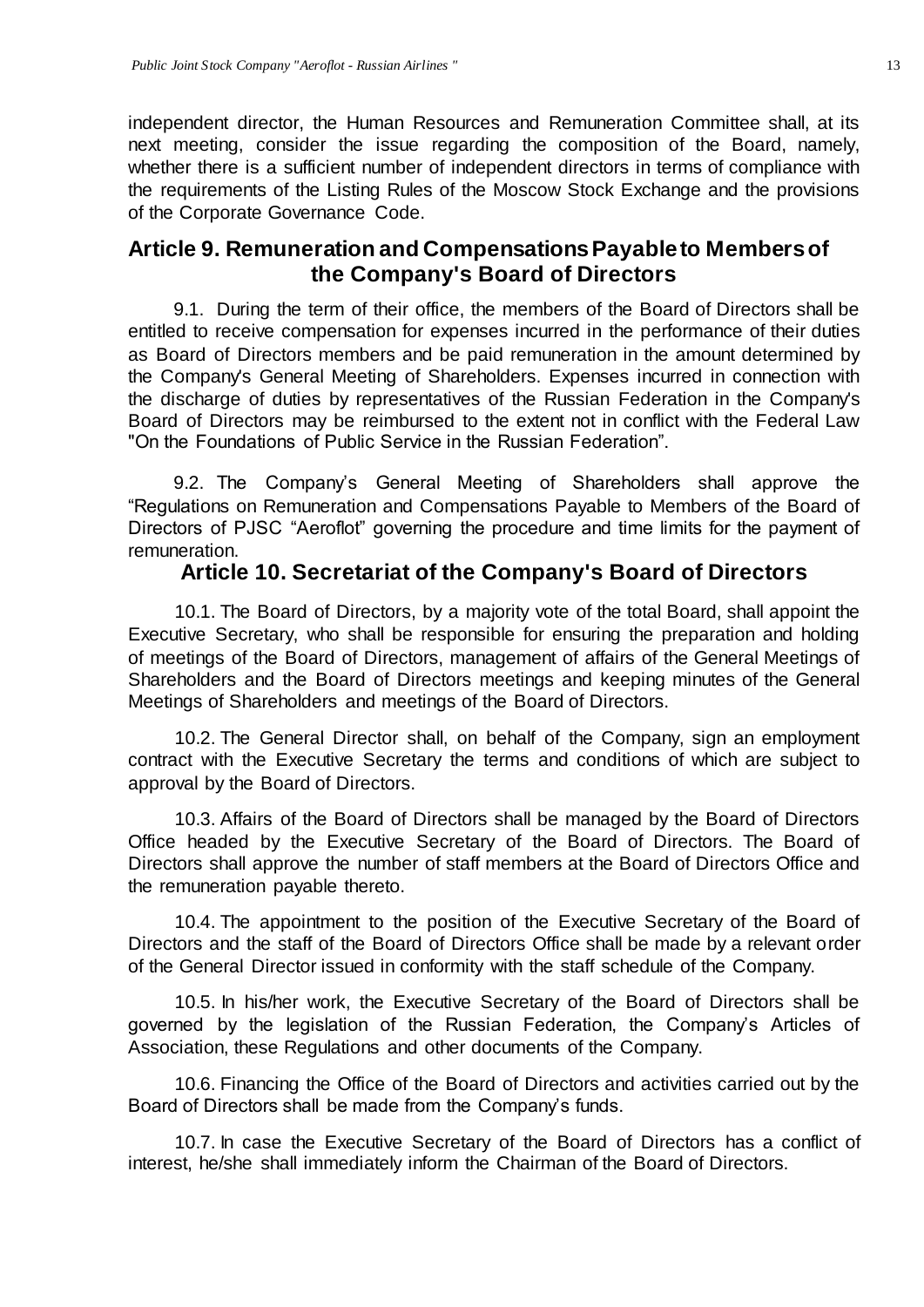### **Article 11. Committees of the Company's Board of Directors**

<span id="page-13-0"></span>11.1. The Board of Directors may set up permanent or ad hoc committees from its members or other employees of the Company, or specially recruited persons.

11.2. The following permanent committees are mandatory: the Strategy Committee, the Audit Committee, the Human Resources and Remuneration Committee.

11.3. Any committee shall be composed of the committee head and a certain number of members. The Committee Head shall be elected from the members of the Board of Directors who are not Company's full-time employees by a majority vote of all Board of Directors members.

11.4. The head of any committee shall be entitled to use the entire infrastructure of the Company for the purpose of accomplishing the tasks assigned to the committee.

11.5. In the committees that are mandatory, the number of specially recruited persons who are not Company employees shall be at least one-third of the total membership of the committee.